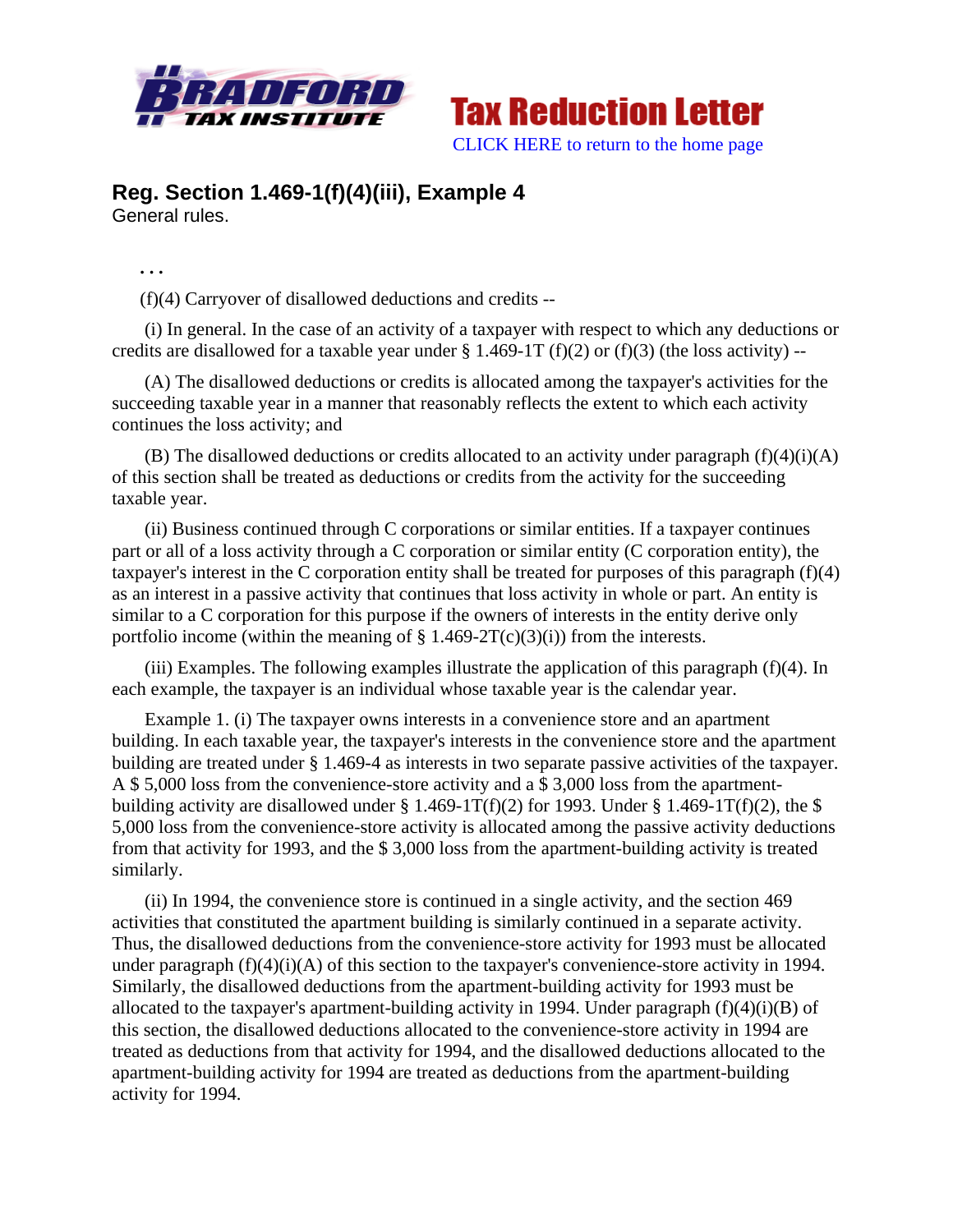Example 2. (i) In 1993, the taxpayer acquires a restaurant and a catering business. Assume that in 1993 and 1994 the restaurant and the catering business are treated under § 1.469-4 as an interest in a single passive activity of the taxpayer (the restaurant and catering activity). A \$ 10,000 loss from the activity is disallowed under  $\S 1.469-1T(f)(2)$  for 1994. Assume that in 1995, the taxpayer's interests in the restaurant and the catering business are treated under § 1.469-4 as interests in two separate passive activities of the taxpayer.

(ii) Under  $\S 1.469-1T(f)$  (2), the  $\S 10,000$  loss from the restaurant and catering activity is allocated among the passive activity deductions from that activity for 1994. In 1995, the businesses that constituted the restaurant and catering activity are continued, but are treated as two separate activities under § 1.469-4. Thus, the disallowed deductions from the restaurant and catering activity for 1994 must be allocated under paragraph (f) (4) (i) (A) of this section between the restaurant activity and the catering activity in 1995 in a manner that reasonably reflects the extent to which each of the activities continues the single restaurant and catering activity. Under paragraph (f) (4) (i) (B) of this section, the disallowed deductions allocated to the restaurant activity in 1995 are treated as deductions from the restaurant activity for 1995, and the disallowed deductions allocated to the catering activity in 1995 are treated as deductions from the catering activity for 1995.

 Example 3. (i) In 1993, the taxpayer acquires a restaurant and a catering business. Assume that in 1993 and 1994 the restaurant and the catering business are treated under§ 1.469-4 as an interest in a single passive activity of the taxpayer (the restaurant and catering activity). A \$ 10,000 loss from the activity is disallowed under § 1.469-1T(f) (2) for 1994. Assume that in 1995, the taxpayer's interests in the restaurant and the catering business are treated under § 1.469-4 as interestes in two separate passive activities of the taxpayer. In addition, a \$ 20,000 loss from the activity was disallowed under § 1.469-1T(f) (2) for 1993, and the gross income and deductions (including deductions that were disallowed for 1993 under  $\S 1.469-1T(f)(2)$ ) from the restaurant and catering business for 1993 and 1994 are as follows:

|                   | Restaurant   | Catering business |
|-------------------|--------------|-------------------|
| 1993:             |              |                   |
| Gross income      | \$20,000     | \$60,000          |
| Deductions        | 40,000       | 60,000            |
| Net income (loss) | (20,000)     |                   |
| 1994:             |              |                   |
| Gross income      | 40,000       | 50,000            |
| Deductions        | fn1 $30,000$ | fn2 70,000        |
| Net income (loss) | 10,000       | (20,000)          |

fn1 Includes  $$8,000$  of deductions that were disallowed for 1993 ( $$20,000 \times $40,000 \times $$ 100,000).

 fn2 Includes \$ 12,000 of deductions that were disallowed for 1993 (\$ 20,000 x \$ 60,000/\$ 100,000).

(ii) Under paragraph  $(f)(4)(i)(A)$  of this section, the disallowed deductions from the restaurant and catering activity must be allocated among the taxpayer's activities for the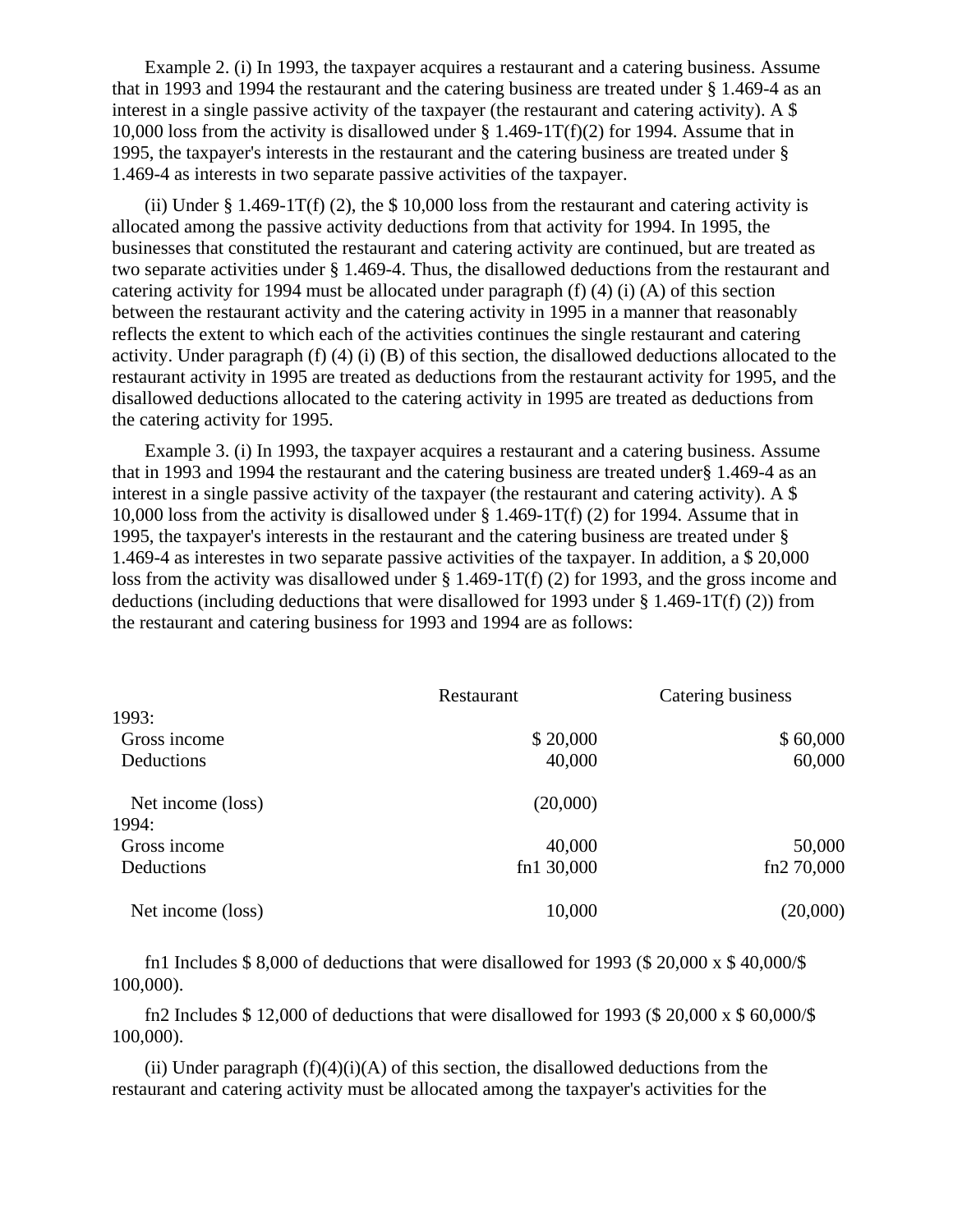succeeding year in a manner that reasonably reflects the extent to which those activities continue the restaurant and catering activity. The remainder of this example describes a number of allocation methods that will ordinarily satisfy the requirement of paragraph (f) (4)(i) (A) of this section. The description of specific allocation methods in this example does not preclude the use of other reasonable allocation methods for purposes of paragraph (f) (4) (i) (A) of this section.

 (iii) Ordinarily, an allocation of disallowed deductions from the restaurant to the restaurant activity and disallowed deductions from the catering business to the catering activity would satisfy the requirement of paragraph (f) (4) (i) (A) of this section. Under  $\S 1.469-1T$  (f) (2) (ii), a ratable portion of each deduction from the restaurant and catering activity is disallowed for 1994. Thus, \$ 3,000 of the 1994 deductions from the restaurant are disallowed (\$ 10,000 x \$ 30,000/\$ 100,000), and \$ 7,000 of the 1994 deductions from the catering business are disallowed (\$ 10,000 x \$ 70,000/\$ 100,000). Thus, the taxpayer can ordinarily treat \$ 3,000 of the disallowed deductions as deductions from the restaurant activity for 1995, and \$ 7,000 of the disallowed deductions as deductions from the catering activity for 1995.

 (iv) Ordinarily, an allocation of disallowed deductions between the restaurant activity and catering activity in proportion to the losses from the restaurant and from the catering business for 1994 would also satisfy the requirement of paragraph (f) (4) (i) (A) of this section. If the restaurant and the catering business had been treated as separate activities in 1994, the restaurant activity would have had net income of \$ 10,000 and the catering activity would have had a \$ 20,000 loss. Thus, the taxpayer can ordinarily treat all \$ 10,000 of disallowed deductions as deductions from the catering activity for 1995.

 (v) Ordinarily, an allocation of disallowed deductions between the restaurant activity and catering activity in proportion to the losses from the restaurant and from the catering business for 1994 (determined as if the restaurant and the catering business had been separate activities for all taxable years) would also satisfy the requirement of paragraph  $(f)(4)(i)(A)$  of this section. If the restaurant and the catering business had been treated as separate activities for all taxable years, the entire \$ 20,000 loss from the restaurant in 1993 would have been allocated to the restaurant activity in 1994, and the gross income and deductions from the separate activities for 1994 would be as follows:

|                   | Restaurant | Catering business |
|-------------------|------------|-------------------|
| Gross income      | \$40,000   | \$50,000          |
| Deductions        | 42,000     | 58,000            |
| Net income (loss) | (2,000)    | (8,000)           |

 Thus, the taxpayer can ordinarily treat \$ 2,000 of the disallowed deductions as deductions from the restaurant activity for 1995, and \$ 8,000 of the disallowed deductions as deductions from the catering activity for 1995.

 Example 4. (i) The taxpayer is a partner in a law partnership that acquires a building in December 1993 for use in the partnership's law practice. In taxable year 1993, four floors that are not needed in the law practice are leased to tenants; in taxable year 1994, two floors are leased to tenants; in taxable years after 1994, only one floor is leased to tenants and the rental operations are insubstantial. Assume that under § 1.469-4, the law practice and the rental property are treated as a trade or business activity and a separate rental activity for taxable years 1993 and 1994. Assume further that the law practice and the rental operations are a single trade or business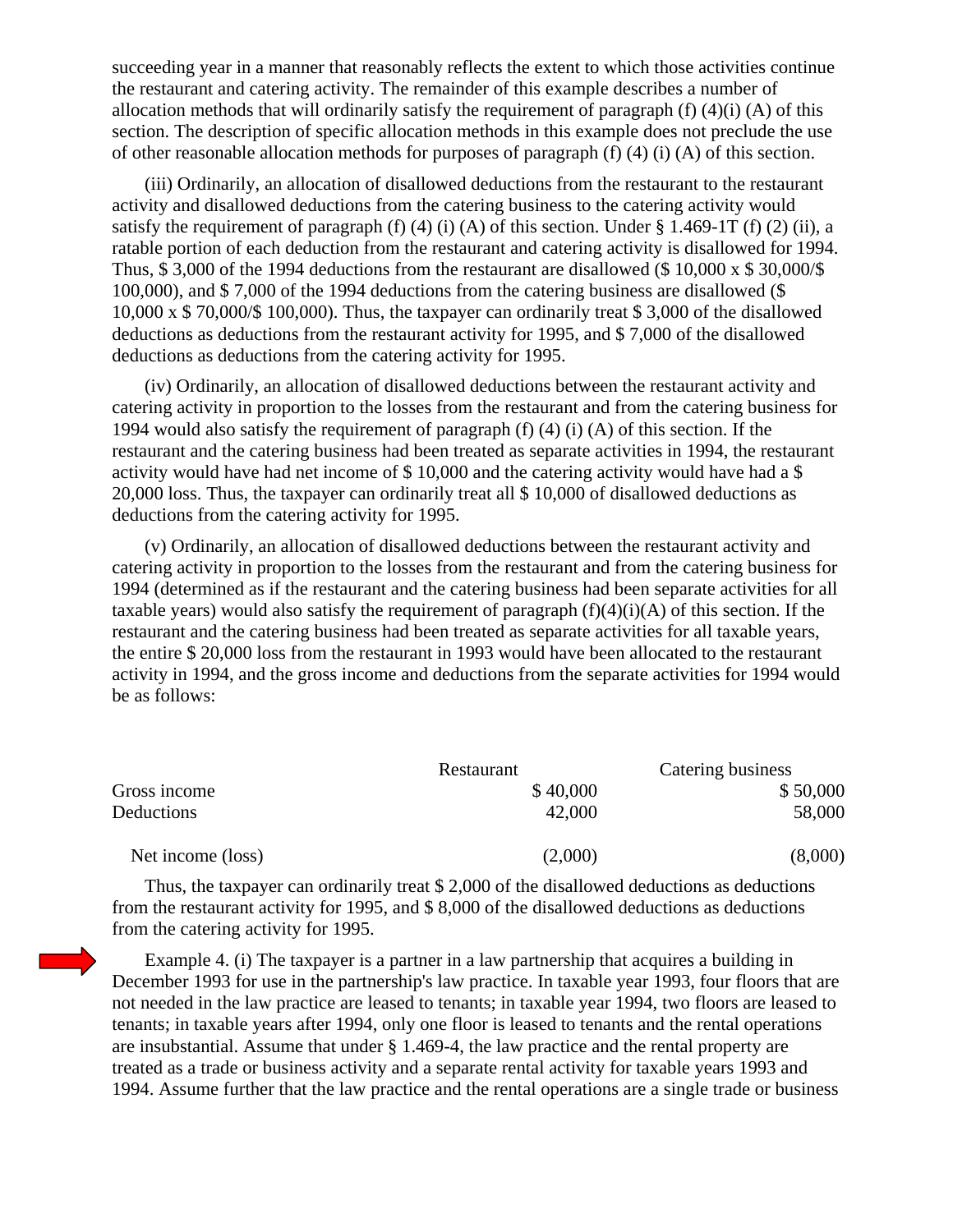activity for taxable years after 1994 under § 1.469-4. The trade or business activity is not a passive activity of the taxpayer. The rental activity, however, is a passive activity. Under § 1.469-T(f)(2), a \$ 12,000 loss from the rental activity is disallowed for 1993 and a \$ 9,000 loss from the rental activity is disallowed for 1994.

(ii) Under  $\S 1.469-1T(f)(2)$ , the  $\S 12,000$  loss from the rental activity for 1993 is allocated among the passive activity deductions from that activity for 1993. In 1994, the business of the rental activity is continued in two separate activities. Only two floors of the building remain in the rental activity, and the other two floors (i.e., the floors that were leased to tenants in 1993, but not in 1994) are used in the taxpayer's law-practice activity. Thus, the disallowed deductions from the rental activity for 1993 must be allocated under paragraph  $(f)(4)(i)(A)$  of this section between the rental activity and the law-practice activity in a manner that reasonably reflects the extent to which each of the activities continues business on the four floors that were leased to tenants in 1993. In these circumstances, the requirement of paragraph  $(f)(4)(i)(A)$  of this section would ordinarily be satisfied by any of the allocation methods illustrated in Example 3 or by an allocation of 50 percent of the disallowed deductions to each activity. Under paragraph  $(f)(4)(i)(B)$  of this section, the disallowed deductions allocated to the rental activity in 1994 are treated as deductions from the rental activity for 1994, and the disallowed deductions (\$ 6,000) allocated to the law-practice activity in 1994 are treated as deductions from the law-practice activity for 1994.

(iii) Under  $\S 1.469-1T(f)(2)$ , the  $\S 9,000$  loss from the rental activity for 1994 is allocated among the passive activity deductions from that activity for 1994. In 1995, the rental activity is continued in the taxpayer's law-practice activity. Thus, the disallowed deductions from the rental activity for 1994 must be allocated under paragraph (f)(4)(ii) of this section to the taxpayer's lawpractice activity in 1995. Under paragraph  $(f)(4)(i)(B)$  of this section, the disallowed deductions allocated to the law-practice activity are treated as deductions from the law-practice activity for 1995.

 (iv) Rules relating to former passive activities will be contained in paragraph (k) of this section. Under those rules, any disallowed deductions from the rental activity that are treated as deductions from the law-practice activity will be treated as unused deductions that are allocable to a former passive activity.

 Example 5. (i) The taxpayer owns stock in a corporation that is an S corporation for the taxpayer's 1993 taxable year and a C coporation thereafter. The only activity of the corporation is a rental activity. For 1993, the taxpayer's pro rata share of the corporation's loss from the rental activity is \$ 5,000, and the entire loss is disallowed under  $\S 1.469-1T(f)(2)$  of this section.

(ii) Under § 1.469-1T(f)(2), the taxpayer's  $$ 5,000$  loss from the rental activity is allocated among the taxpayer's deductions from that activity for 1993. In 1994, the rental activity is continued through a C corporation, and the taxpayer's interest in the C corporation is treated under paragraph  $(f)(4)(ii)$  of this section as a passive activity that continues the rental activity (the C corporation activity) for purposes of allocating the previously disallowed loss. Thus, the disallowed deductions from the rental activity for 1993 must be allocated under paragraph  $(f)(4)(i)(A)$  of this section to the taxpayer's C corporation activity in 1994, and are treated under paragraph (f)(4)(i)(B) of this section as deductions from the C corporation activity for 1994.

 (iii) Treating the taxpayer's interest in the C corporation as an interest in a passive activity that continues the business of the rental activity does not change the character of the taxpayer's dividend income from the C corporation. Thus, the taxpayer's dividend income is portfolio